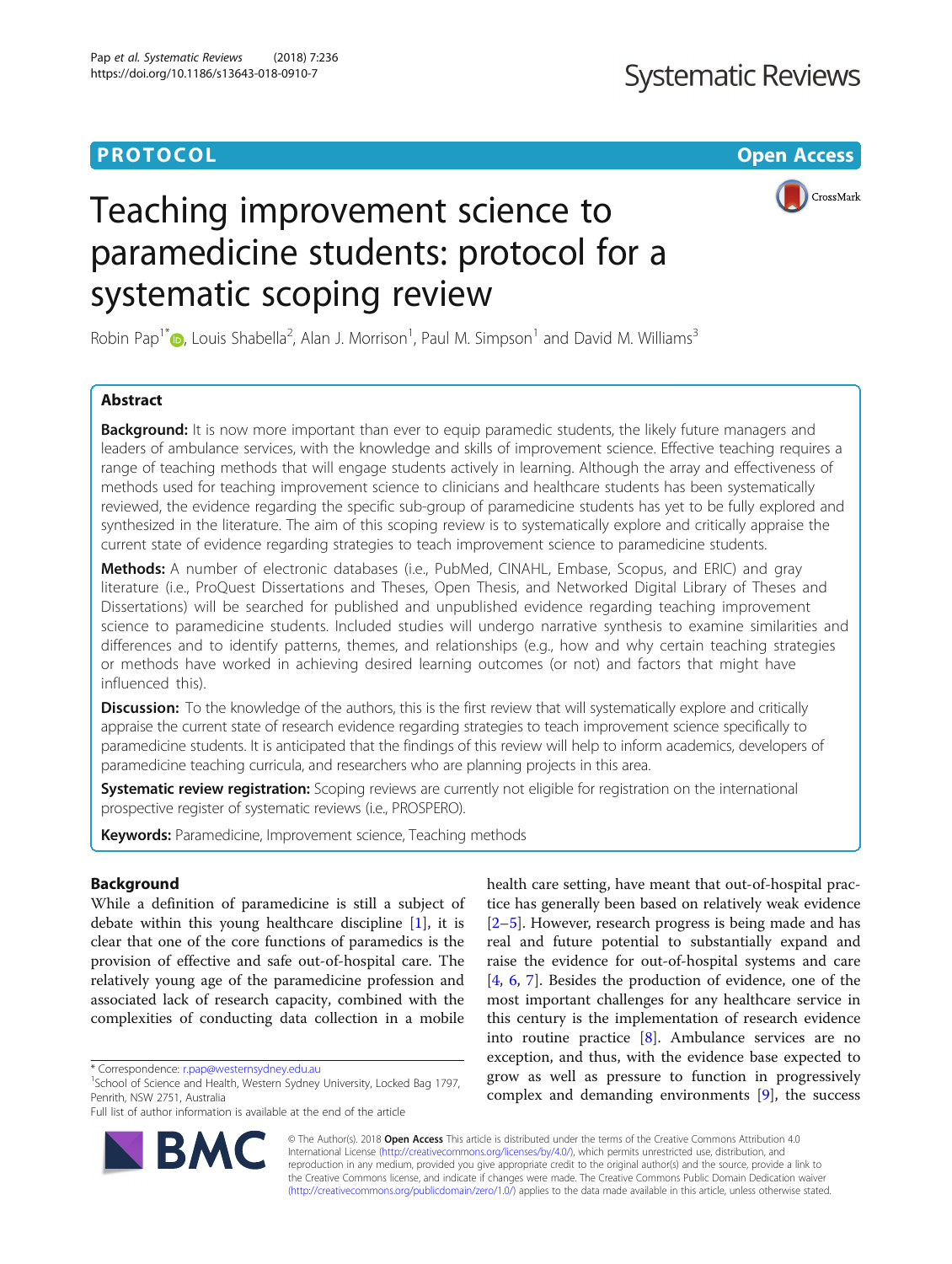of out-of-hospital care systems is becoming increasingly dependent on effective implementation and broader quality improvement strategies.

Successful improvement efforts rely not only on the knowledge, experience and intuitions of subject matter experts, but, to be most effective, these insights must be framed scientifically and tested [\[10](#page-5-0)]. Therefore, in modern healthcare services, the unceasing efforts to advance the quality of care and to find effective solutions to problems are underpinned by a science of its own domain—improvement science. It entails system thinking, understanding variation, psychology of change, and the theory of knowledge that are applied to improve the performance of processes and organizations [\[10\]](#page-5-0). Improvement science is an evolving field which can be considered the scientific foundation of quality improvement, exploring how it can be best conducted  $[11]$ . It uses robust scientific methods to understand and evaluate the quality improvement process. In principle, improvement science aims to ensure that quality improvement efforts are based as much on evidence as the best practices they seek to implement [[12](#page-5-0)].

Quality improvement is not new to the health services though and has its roots in the work of Avedis Donabedian, a physician and researcher most famous for the development of the widely applied Donabedian Model [[13\]](#page-5-0). Further evolution of quality improvement in health care was greatly influenced by other industries, most notably manufacturing [[14](#page-5-0)]. W. Edwards Deming, significantly contributed to what became known as total quality management. In the 1990s, Toyota's Lean and Motorola's Six Sigma methods influenced how quality was managed in health care and contributed towards a shift from quality assurance to continuous quality improvement [[14,](#page-5-0) [15\]](#page-5-0). In 1999, the Institute of Medicine published To Err is Human: Building a Safer Health System: Building a Safer Health System, a report on adverse events in health care [[16](#page-5-0)]. Similar research was conducted in countries other than the USA with equally concerning occurrence rates [\[17](#page-5-0), [18\]](#page-5-0). Research into adverse events in health care gave patient safety and quality improvement further momentum and placed increased pressure on health care organizations to demonstrate that patients could trust in the safety and quality of the services they provide.

Traditionally, ambulances services had been considered predominantly as a call-handling and transportation service, encompassing some aspects of pre-hospital care [[19\]](#page-5-0). This operational focus combined with the paucity of evidence for clinical interventions has contributed to paramedicine somewhat lagging behind in applying improvement methods compared to the hospital-based healthcare services  $[20-22]$  $[20-22]$  $[20-22]$ . A scoping review of quality indicators for out-of-hospital care suggests that a specific definition of quality in the context of paramedicine

remains elusive and many metrics used to evaluate it remain focused on traditional ideologies [\[23\]](#page-5-0). A recent study investigating the adoption of quality programs in ambulance services throughout the USA found a high degree of variability in the tracking of performance measures and demonstrated the need for better access to quality improvement tools, guidance on how to adopt best practice, and staff development [[24\]](#page-5-0). Timely conveyance of patients with urgent and emergency care needs to an appropriate health care facility remains a primary function of modern ambulance services. However, the scope of out-of-hospital care and coverage that ambulance services provide has evolved significantly [[25](#page-5-0)–[29](#page-5-0)]. Although modern ambulance services can simply be seen as one part of the larger healthcare system, out-of-hospital and mobile health care remains unique in many ways [[20](#page-5-0)], not least of which is the physical environment in which it is provided. These factors may make the application of general improvement principles challenging, highlighting the need for ambulance service leadership to have the knowledge and skills of scientific quality improvement. In other healthcare disciplines, it has been argued that improvement science is now as essential to good practice as the human life sciences that is taught during undergraduate training [\[30\]](#page-5-0).

In light of the growing body of evidence for out-of-hospital systems and care, the need for this evidence to be implemented, as well as the required scientific approach to do this effectively, it would appear that it is now more important than ever to equip paramedic students, the likely future managers and leaders of ambulance services, with the knowledge and skills of improvement science. Effective teaching requires a repertoire of teaching methods that will engage students actively in learning [[31](#page-5-0)]. Although the range and effectiveness of methods used for teaching improvement science to clinicians and healthcare students has been systematically reviewed in other healthcare disciplines such as medicine and nursing [[32](#page-5-0)–[35\]](#page-5-0), the evidence regarding the specific sub-group of paramedicine students has yet to be fully explored and synthesized in the literature. The aim of this scoping review is to systematically explore and critically appraise the current state of evidence regarding strategies to teach improvement science to paramedicine students. To achieve this overall aim, the review will:

- 1. Systematically search both published and gray literature to identify evidence concerning methods for teaching the theories and practices of improvement science to paramedicine students;
- 2. Map key concepts (e.g., publication date, geographical location, teaching methods, reported outcomes) to gain insight into the extent, range, and nature of research activity in this area;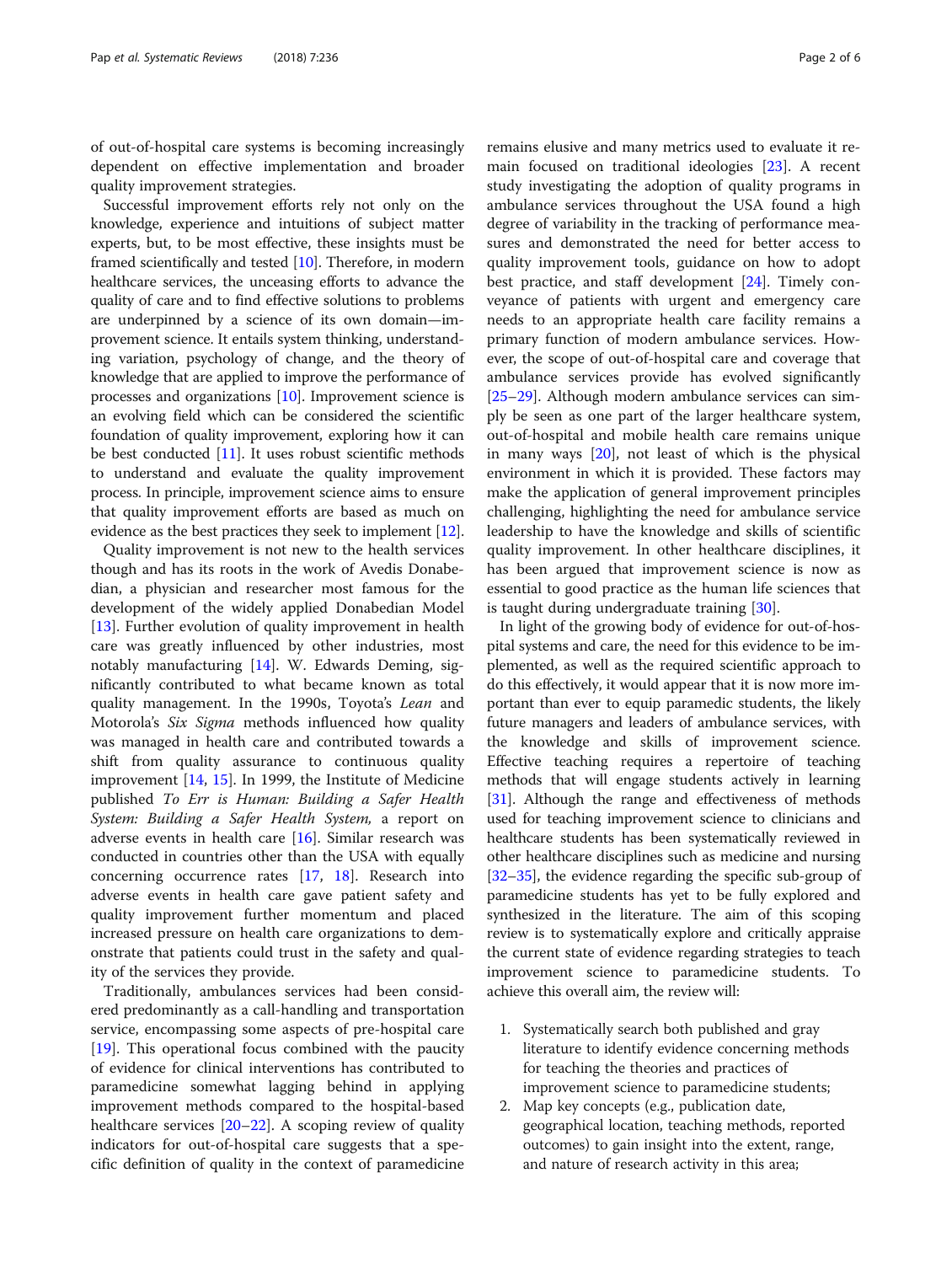- 3. Provide a critical narrative of the current teaching methods, identifying successes and challenges; and
- 4. Identify questions for future research regarding strategies for teaching improvement science in paramedicine education.

# **Methods**

There are a number of reasons why a scoping review, rather than a more traditional type of systematic review, might be conducted [\[36\]](#page-5-0). In the current study, the scoping review methodology was considered most suitable because it aims to explore and examine the extent, range, and nature of research activity in the area of interest and, in doing so, identify research gaps in the existing literature. Scoping reviews may be especially relevant to disciplines or areas with incipient evidence as they include a variety of study designs from both published and gray literature [[37](#page-5-0)]. Quality improvement science, especially applied in the paramedicine discipline, is an emerging concept and unpublished sources which do not meet rigorous academic standards may still provide important information and insights. Beyond underpinning future systematic review or research, scoping reviews can also inform practice [[38](#page-5-0)]. This scoping review could potentially provide a considerable evidence base to aid in the development of teaching curricula and selection of teaching methods in paramedicine programs.

This review protocol was developed using the PRISMA-Protocols (PRISMA-P) 2015 checklist (Additional file [1](#page-4-0): Table S1) [\[39\]](#page-5-0), and the final review output will adhere to the Preferred Reporting Items for Systematic Reviews and Meta-Analysis (PRISMA) statement [[40](#page-5-0)]. Considering the iterative nature of scoping review methodology, any amendments to the protocol will be reported explicitly (i.e., date, description, and rationale) in the final review output. Currently, scoping reviews are not eligible for registration on the international prospective register of systematic reviews (i.e., PROSPERO). This review was exempt from human research ethics review at Western Sydney University.

## Inclusion criteria

The aim of this scoping review is to systematically explore and critically appraise the current state of evidence regarding strategies to teach improvement science to paramedicine students. To meet this aim, any evidence that meets the following PICOCS (participants, interventions, comparators, outcomes, context, study designs) and study type criteria will be considered for inclusion.

## **Participants**

Students studying towards a qualification in paramedicine and/or academic staff teaching paramedicine, both

full-time and part-time students, will be included. Academic staff will be defined as teachers or scholars (e.g., tutors, lecturers, professors) in permanent or casual employment on a full-time or part-time basis.

# Interventions

Any teaching strategy or learning activity used to facilitate the learning of concepts, strategies, methods, or techniques of improvement science. A teaching strategy will be defined as the structure, system, methods, techniques, procedures, or processes that academic staff use to deliver relevant information. These teaching strategies, such as lectures, seminars, printed materials, or audio-visual materials, are employed or provided by academic staff to assist student learning. Learning activities refer to the academically guided instructional tasks or assignments for students. These are student activities, such as group discussions, problem-solving workshops, or quality improvement projects.

# **Comparators**

No comparator required.

# **Outcomes**

Articles that report any outcome related to the effectiveness of teaching strategies (e.g., structured interviews with students, student satisfaction surveys, tests and exams, content analysis, peer observation feedback or specific outcome measures).

## **Context**

One of the main aims of this review is to inform paramedicine curriculum developments and potential primary research projects in this field in Australia. The education and training of the paramedicine workforce in Australia is in the final stages of its transition from vocational training programs to university-level education programs [[7](#page-5-0)]. However, considering that in many other countries paramedicine education is offered through non-university training courses, these will be included. For the purpose of this scoping review, undergraduate and postgraduate university programs as well as non-university programs will be considered.

## Study designs

Any study design (i.e., quantitative, qualitative, or mixed methods) as well as opinion pieces, commentaries, letters and editorials. Industry reports, position papers, or program reports will be included. Review articles will be excluded, but relevant papers will be used to crosscheck for primary papers. Personal blogs and social media posts will be excluded.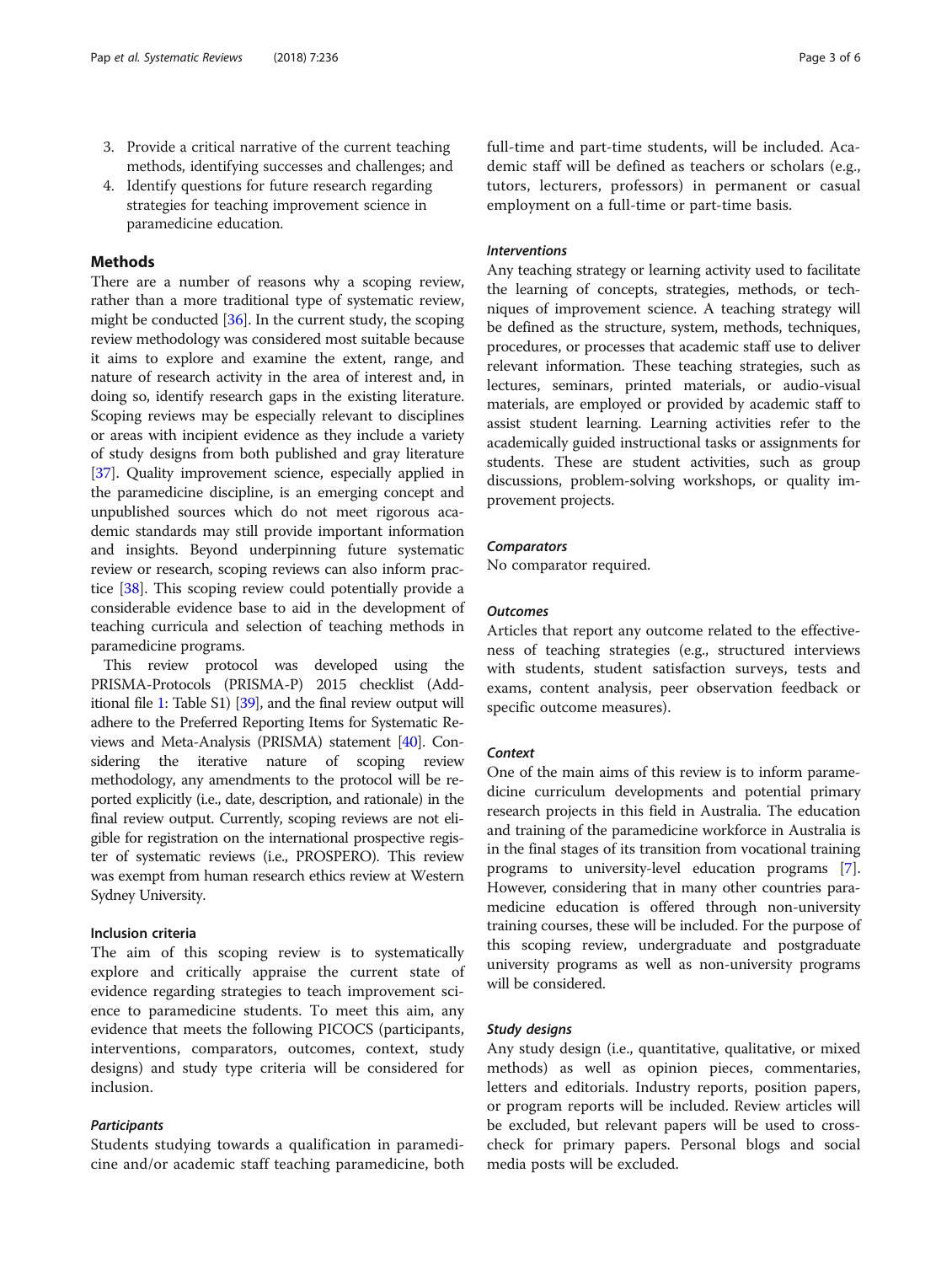# Search strategy

The search strategy will aim to find both published and unpublished studies. As recommended by the Joanna Briggs Institute (JBI) [[38](#page-5-0)], a three-step search strategy will be utilized. An initial limited search of PubMed and CINAHL (Cumulative Index to Nursing and Allied Health Literature) will be undertaken followed by analysis of the text words contained in the title and abstract, and of the index terms used to describe articles. A second search using all identified keywords and index terms will then be undertaken across all included databases. Thirdly, the reference list of all identified reports and articles will be searched for additional studies. Only English language papers will be included for pragmatic reasons. Searches will not be limited by date. The databases to be searched include PubMed, CINAHL, Embase, Scopus, and ERIC (Educational Resources Information Centre). The search for unpublished studies will include ProQuest Dissertations and Theses, Open Thesis, and NDLTD (Networked Digital Library of Theses and Dissertations) as well as backtracking of references. Furthermore, experts in the field of study will be consulted to identify potential literature for inclusion. Experts will be contacted through the professional networks of the authors.

The search terms will likely be comprised of three facets [1]: terms to describe paramedicine, [2] terms to describe improvement science, and [3] terms to describe teaching strategies. The search terms will be developed by the principle investigator (RP) and one co-investigator (LS), with intellectual input from the rest of the review team (AM, PS, DW) and in consultation with a librarian. Where available, recommended search filters, such as one for paramedicine recently developed by Olaussen et al. [[41\]](#page-5-0), will be consulted. Details of the final search terms use will be included in the review output.

# Data management

All search results will be exported to Mendeley (Mendeley Ltd., 2018), an online reference management system. Mendeley will be used to delete duplicate records as well as to screen and share records between reviewers. Microsoft (MS) Office Excel (Microsoft Corporation, 2018) will be used for the data extraction process.

## Study selection

Study selection will be undertaken in accordance with the above inclusion/exclusion criteria. Initially, titles and abstracts will be screened against the eligibility criteria. If potentially eligible, the full text of the papers will be read to determine whether the article should be included in the review. If additional information is required to resolve queries about eligibility, the principle investigator (RP) will attempt to obtain this information via email from the respective corresponding author. Any non-responses will be reported anonymously in the final report. The principal investigator (RP) will undertake all selection stages, and 20% of all papers will be doublescreened by a second reviewer (LS). Disagreements between the two reviewers will be discussed. Should reviewers not reach consensus, a third reviewer (AM) will be involved in the process to make a final decision on inclusion or exclusion. Reviewers will not be blinded to the journal title, study authors or associated institutions. A PRISMA flow diagram will be presented in the final output to detail search results and selection process.

# Data extraction

A standardized data extraction form will be developed a priori by RP and LS. This form will be published as an appendix in the final review output. Data from included articles will be extracted by the principle investigator (RP). To assess risk of error in data extraction, 20% of extracted data will be verified by a co-investigator (LS). Any disagreements between the reviewers will be discussed. Should reviewers not reach consensus, a third reviewer (AM) will be involved. If data is unclear, the principle investigator (RP) will attempt to obtain this clarification via email from the respective corresponding author. Any non-responses will be reported anonymously in the final report. Data to be extracted will likely include the following:

- 1. Study characteristics: author(s), publication year, title, place of publication, national setting, study aims/objective(s)/research question(s), study design, sample size, inclusion/exclusion criteria, recruitment method, data collection method, data analysis method and funding source/body.
- 2. Participant characteristics: student age, study load (part-time/full-time), and year of study.
- 3. Teaching strategy characteristics: curriculum (compulsory versus elective), teaching duration and spread (e.g., year, semester, module, hours per week) knowledge domain [[42](#page-5-0)] (health care as process/system; variation and measurement; customer/beneficiary knowledge; leading, following, and making changes in health care; collaboration; social context and accountability; developing new locally useful knowledge; professional subject matter) and teaching method (e.g., lectures, group discussion, case study, project, web-based learning).
- 4. Outcome characteristics: student feedback (structured interviews, satisfaction surveys, etc.), before-after test/exam results, content analysis, and peer observation feedback.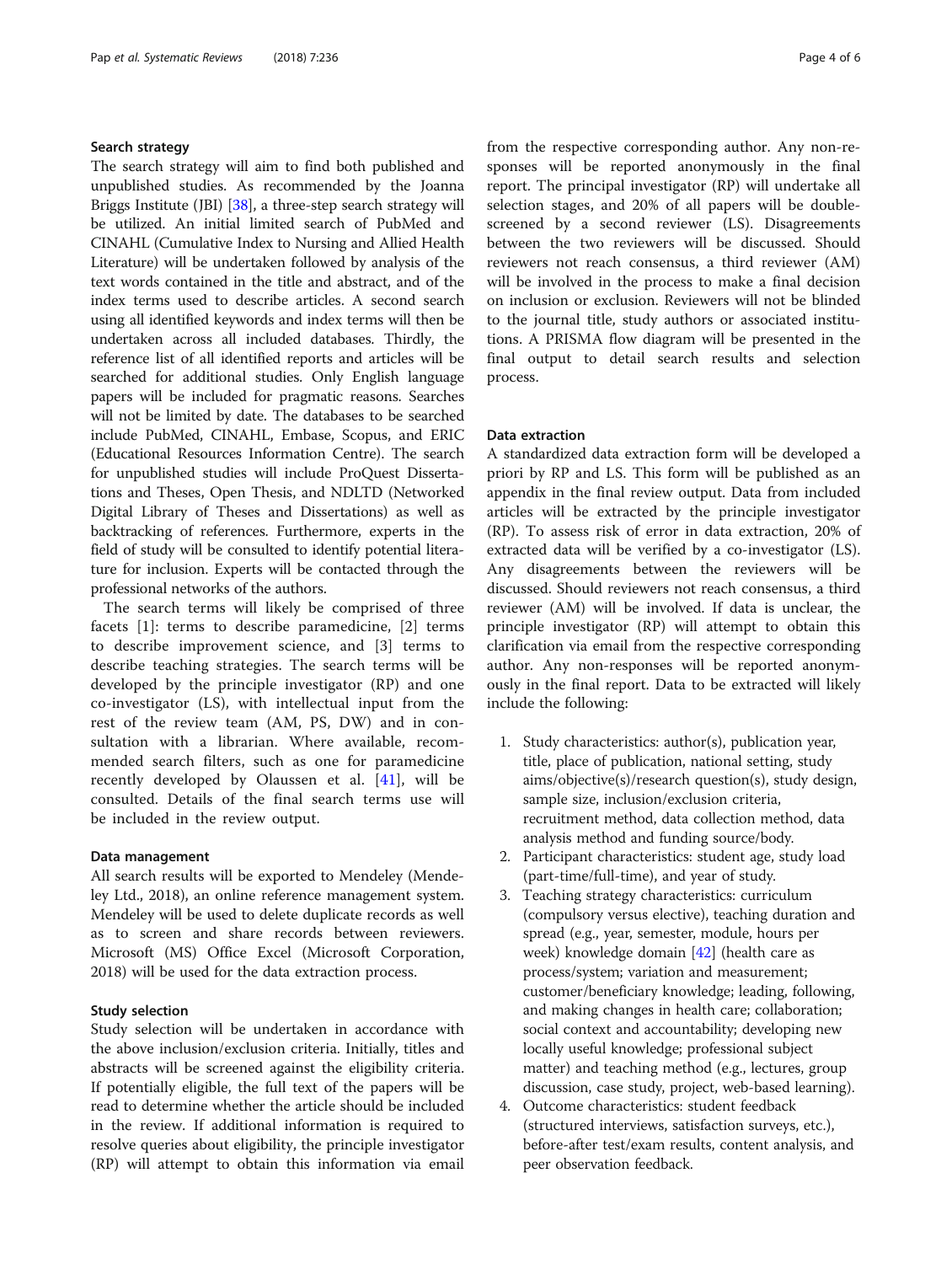<span id="page-4-0"></span>During data extraction, it may become apparent that additional unforeseen data can be usefully charted [\[38](#page-5-0)]. Therefore, a pilot data extraction will be undertaken by RP and verified by LS. The charting process will be iterative in nature, enabling the principal investigator to update the data extraction form.

## Quality assessment

Congruent with the aim of a scoping review to provide an overview of the existing evidence regardless of quality [\[38](#page-5-0)], studies will not be excluded based on quality. However, to inform discussion around the overall "strength of the evidence" in this area, each paper will be scored for the strength of the findings in line with the system developed by the Best Evidence Medical Education (BEME) Collaboration [[43](#page-5-0)].

## Data synthesis

The final review output will present extracted data from the included papers in diagrammatic and/or tabular form. Visual representation of appropriate form(s) will be provided in the results section to support the mapping of the extent, range, and nature of research activity in the area. Quantitative, qualitative, and mixed methods findings will be subjected to a narrative synthesis and the review output will present this in a descriptive format that aligns with the objectives and scope of the review. The narrative synthesis will seek to investigate similarities and differences between studies to explore patterns, themes, and relationships and propose explanations for findings, e.g., how and why certain teaching strategies or program have worked or have not worked. The synthesis will also assess the strength of evidence using the BEME grading system. Data synthesis will be undertaken by the principal investigator (RP) and discussed amongst the review team (LS, AM, PS, and DW) for validation.

# **Results**

Not applicable.

# **Discussion**

To the knowledge of the authors, this is the first review that will systematically explore and critically appraise the current state of research evidence regarding strategies to teach improvement science specifically to paramedicine students. It is anticipated that the findings of this review will help to inform academic staff, developers of paramedicine teaching curricula, and researchers planning projects in this area.

# Additional file

[Additional file 1:](https://doi.org/10.1186/s13643-018-0910-7) Table S1. PRISMA-P (Preferred Reporting Items for Systematic review and Meta-Analysis Protocols) 2015 checklist: recommended items to address in a systematic review protocol\*. (DOCX 33 kb)

## Abbreviations

BEME: Best Evidence Medical Education; CINAHL: Cumulative Index to Nursing and Allied Health Literature; MS: Microsoft; NDLTD: Networked Digital Library of Theses and Dissertations; PICOCS: Population, intervention, comparison, outcome, context, study design; PRISMA: Preferred Reporting Items for Systematic Reviews and Meta-Analysis; PRISMA-P: Preferred Reporting Items for Systematic Reviews and Meta-Analysis Protocols; PROSPERO: International Prospective Register for Systematic Reviews.

#### Acknowledgements

The review team would like to thank Dr. Liz Thyer from the School of Science and Health at the Western Sydney University who proofread this review protocol.

#### Funding

No funding will be received.

### Availability of data and materials

Further information related to this review can be provided upon reasonable request. Interested readers should contact the corresponding author.

#### Authors' contributions

RP is the guarantor. RP incepted the study and prepared the protocol manuscript. LS, AM, PS, and DW reviewed drafts to help refine the protocol. All authors read and approved the final protocol manuscript.

#### Authors' information

No applicable

## Ethics approval and consent to participate

This research was exempt from Western Sydney University Human Research Ethics review. Consent to participate is not applicable.

#### Consent for publication

Not applicable.

#### Competing interests

The authors declare that they have no competing interests.

## Publisher's Note

Springer Nature remains neutral with regard to jurisdictional claims in published maps and institutional affiliations.

#### Author details

<sup>1</sup>School of Science and Health, Western Sydney University, Locked Bag 1797 Penrith, NSW 2751, Australia. <sup>2</sup> Ambulance Service of New South Wales, Locked Bag 105, Rozelle, NSW 2039, Australia. <sup>3</sup>Institute for Healthcare Improvement, 53 State Street, 19th Floor, Boston, MA 02109, USA.

# Received: 2 August 2018 Accepted: 6 December 2018 Published online: 20 December 2018

## References

- 1. Long DN, Lea J, Devenish S. The conundrum of defining paramedicine: more than just what paramedics "do.". Australas J Paramed. 2018;15(1):1–3.
- 2. MacFarlane C. The advances and evidence base for prehospital care. Emerg Med J. 2003;20(2):114–5.
- 3. Myers JB, Slovis CM, Eckstein M, Goodloe JM, Isaacs SM, Loflin JR, et al. Evidence-based performance measures for emergency medical services systems: a model for expanded EMS benchmarking. Prehospital Emerg Care. 2008;12(2):141–51.